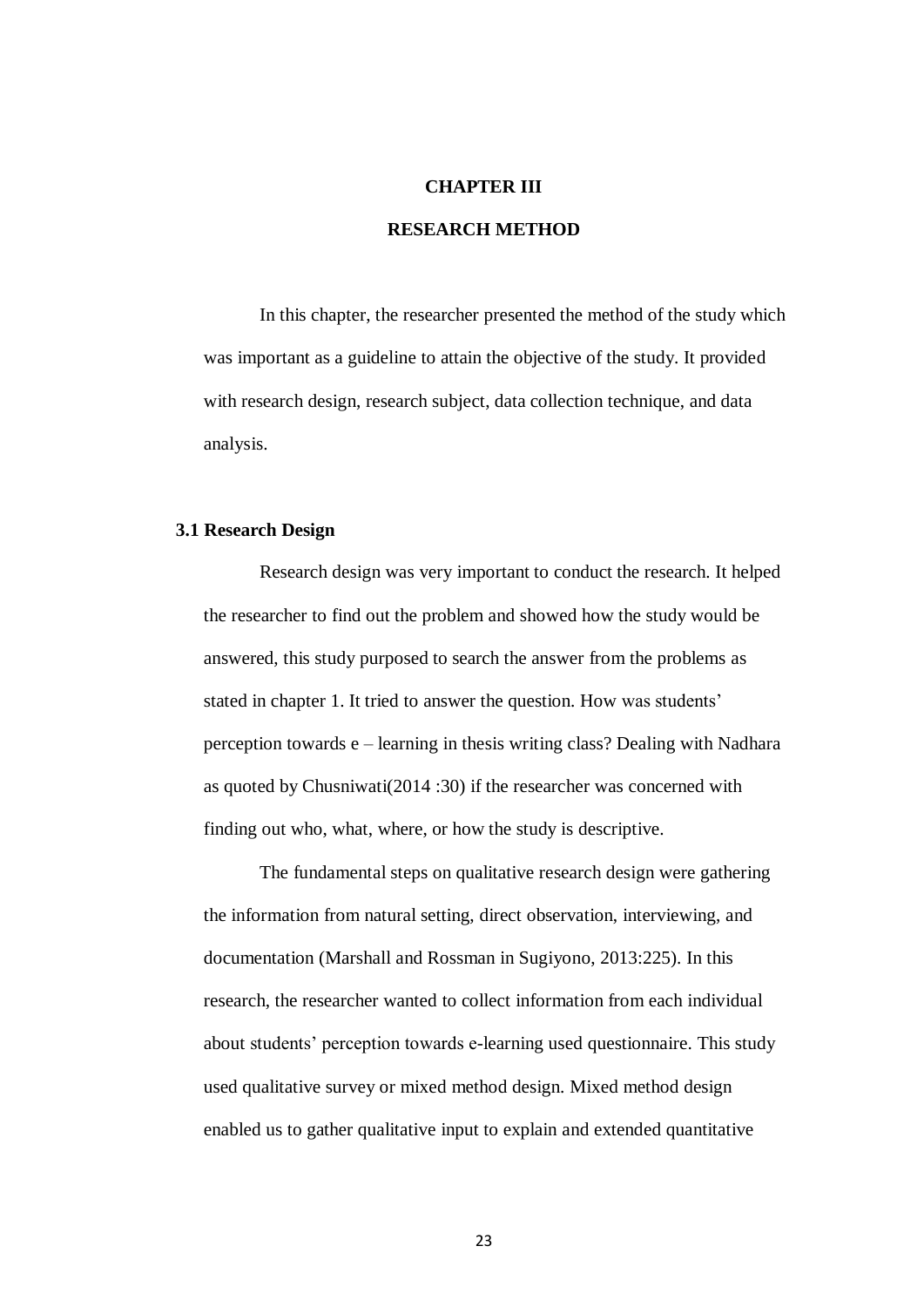results in order to gain the result of the research (Creswell in Nazara 2011). The researcher analyzed data from questionnaire and interviewed the students.

# **3.2 Research Subject**

The subjects of the study were students' university of Muhammadiyah Gresik at eighth semester who had studied thesis writing in seven semesters. They were A and B morning class. The numbers of the students were 34 students. The researcher chose thesis writing class because it was the first time of implementing e – learning in that class. The researcher took eight semester students because they implemented  $e$  – learning in thesis writing class.

### **3.3 Data Collection Technique**

Data collection in this study was held to the subjects of the research who had been chosen by researcher. The subject got questionnaire after that they got interview about the implementation of  $e$  – learning at thesis writing class.

#### **3.3.1Questionnaire**

Questionnaire was instrument which was designed to obtain information about opinion, feelings, and interest. Clarke in Devlin (2002) said that the questionnaire was used to produce student views of good and bad teaching. The questionnaire specifically asked students to comment on their own behavior or activities as well as those of others. Responses to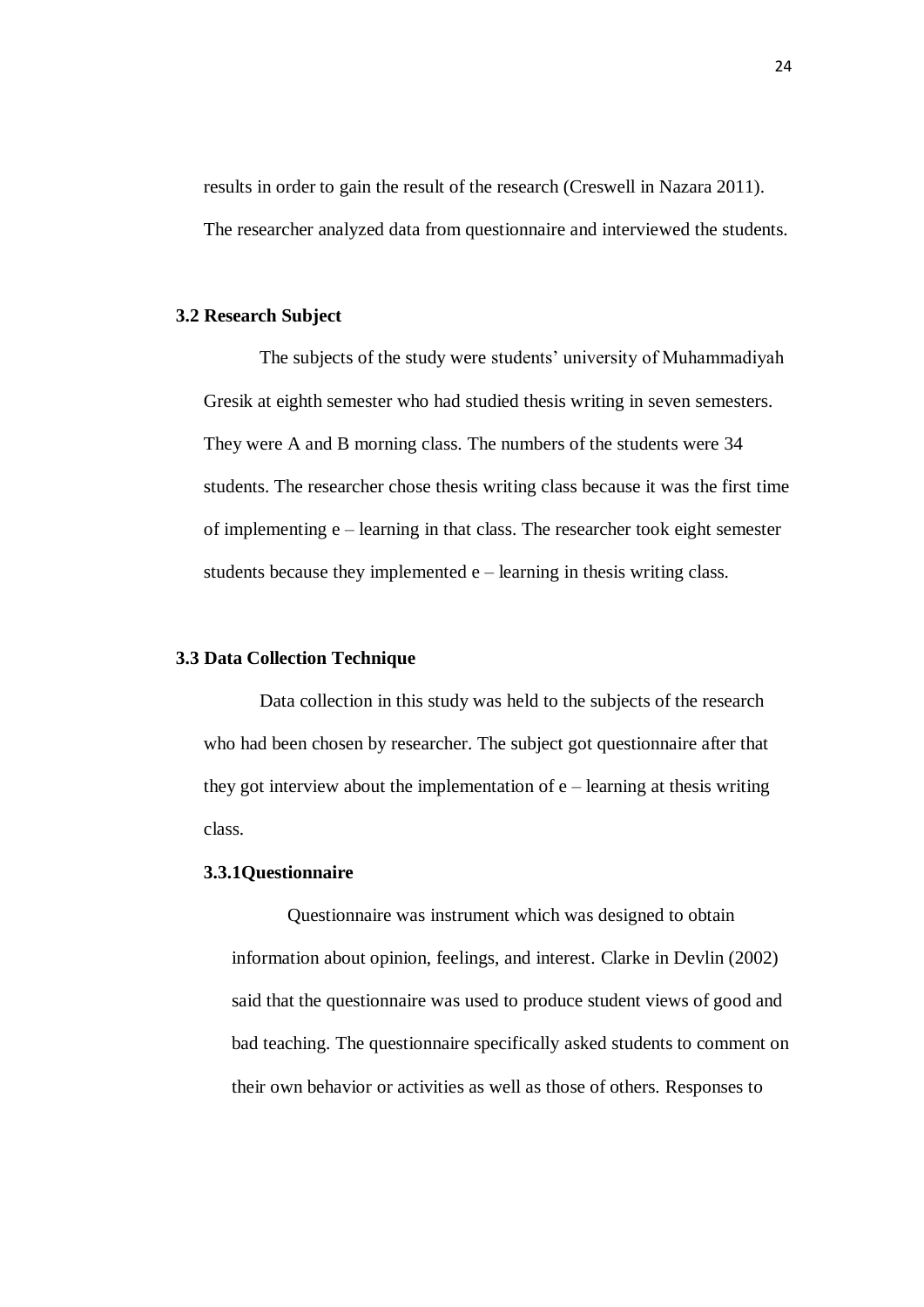these questions provide indirect indications of where students perceived responsibility for their learning.

In this study, the questionnaire was pilot instrument that was used by researcher to get data. Questionnaire was given by the researcher to the subject of the study after the teaching learning process to investigate students' perception towards e – learning that had been implemented in subject's class. The total numbers of respondents who were given questionnaire were the entire subject, they were 34 students. The researcher used closed ended question. It means perception option to choose answer that according to which they felt, normally by giving circle, tick or cross in the appropriate option. Zoltan Dorney (2003:43) said multiple choice items were relatively straight forward. It made them more reader – friendly if we could make the response option shorter by including as much information in the stem as we can without repeating this every time. Moreover Cohen (2007:318) stated that the items of questionnaire had to be clear and specific.

The researcher decided to use closed – items questionnaire because it had advantage to the respondents. Respondents could answer easily because the answer items were provided by the researcher. Zoltan Dorney (2003:35) stated that the major advantage of closed items questionnaire was their coding and tabulation was straightforward and left no room for rather subjectivity. According to Best (1981:168) a close form questionnaire was a kind of questionnaire that provided for making a yes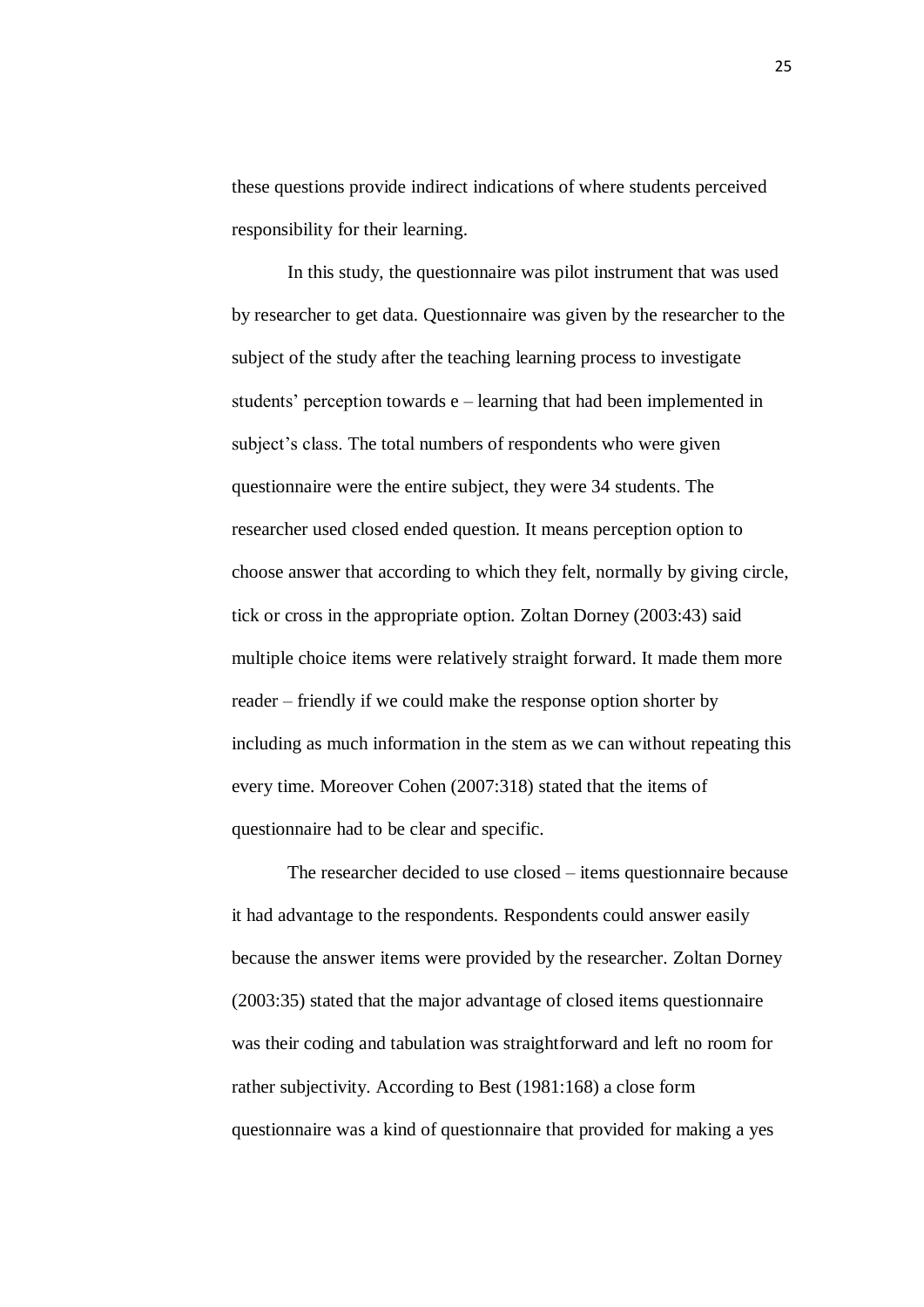or no, a short response, or checking an item from a list of suggested response. Questionnaire was for the students which are focusing on the students' perception.

Based on Marcrae and Baden Hausen(2001), Person perception was the people outputs (evaluations, memories, impressions) that were gotten and shaped by their knowledge and experience in social phenomenon. That theory gave guiding to the researcher to divide the categories of questionnaire into three parts. Part I composed of seven items concerning respondents' evaluation about implementing e – learning in thesis writing class. Part II consisted of seven items aimed to obtain information about respondents' memory based on their past experiences in the process of learning using e – learning. Part III consisted of seven items in regard to participants' impression toward e – learning.

The researcher also used likert – scale. According to Donald Ary (2002:224-225) a likert scale assessed attitude toward a topic by presenting a set of statement about the topic and asking respondent to indicate for each whether they strongly agree, agree, undecided, disagree or strongly agree. The various agree disagree responses were assigned a numeric value. They were as follow:

- SA  $=$ Strongly Agree  $=$  5
	- $A = \text{Agree}$   $=4$
- $\bullet$  UD =Undecided =3
- $\bullet$  D  $=$ Disagree  $=2$
- SD  $=$ Strongly Disagree  $=1$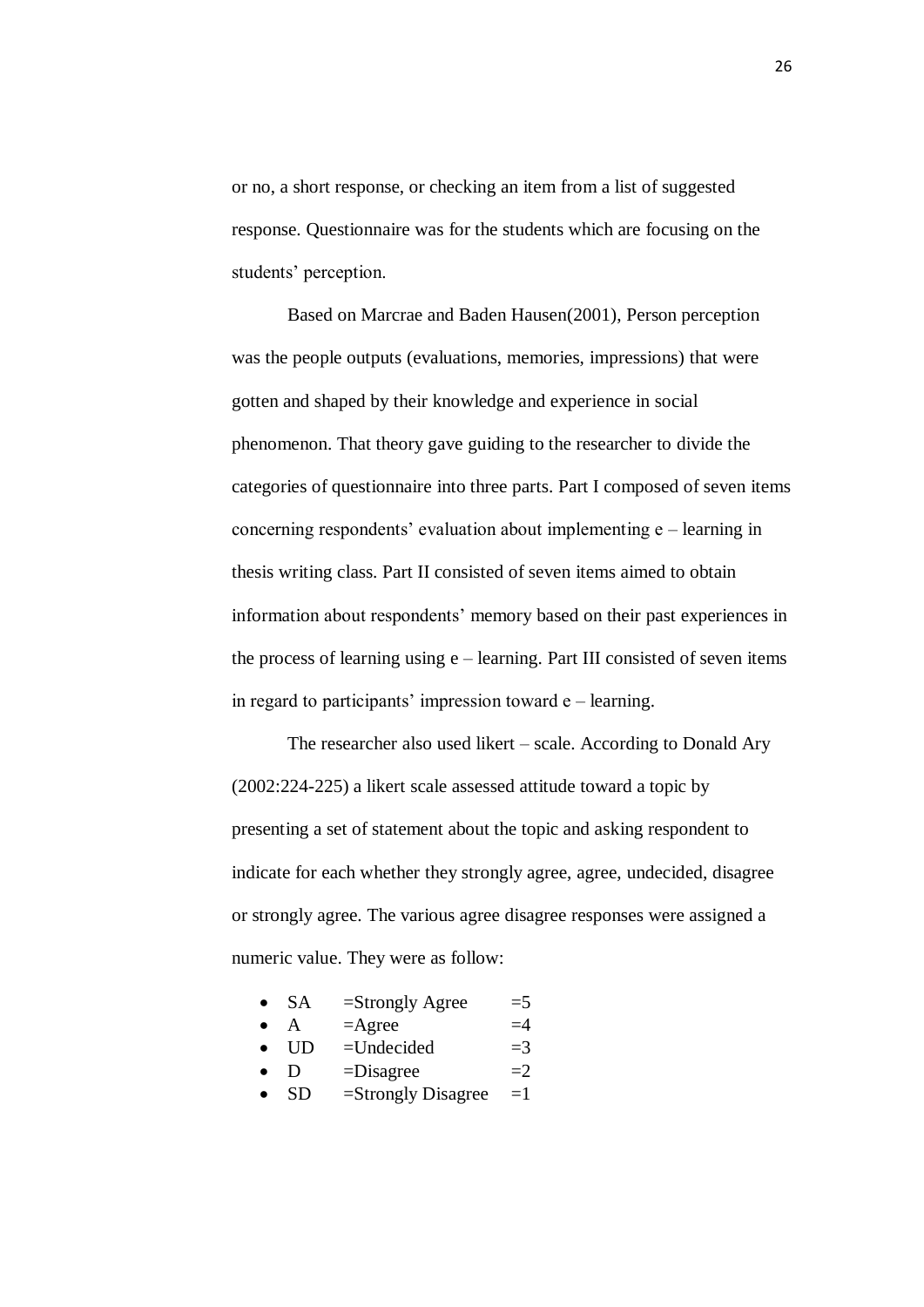The various agree – disagree responses gave to each item. The subjects selected the perception category that best represent their reaction to each statement: strongly agree (SA), Agree (A), Undecided (U), disagree (D), and strongly disagree (SD) for example: if the students' perception liked and more effective in learning thesis writing through e – learning, they could choose strongly agree (SA), if the students perception just liked, they could choose (A). If the students' perception just this tool still hesitant to learn thesis writing, they could choose undecided (U), if the students' perception were less effective or less interest with this tool, they could choose disagree (D), and if the students' perception did not like and not interest, they could choose strongly disagree (SD) (see appendix I).

## **3.3.2 Interview**

Interview was conversation between researcher and some subjects of the study to get information. The information was to ask the students' opinion, beliefs, and feeling when they studied through e – learning in their own word. Moreover, Best (1981:164) stated that the interview was an oral questionnaire which the subject or interviewee gave the needed information verbally in a face to face relationship, the purpose of interview was to collect the data from the participants' experiences.

The researcher used purposive sampling technique to choose one or some of the students who interviewed. Before conducting the interview, the researcher asked to the lecturer to recommend who were active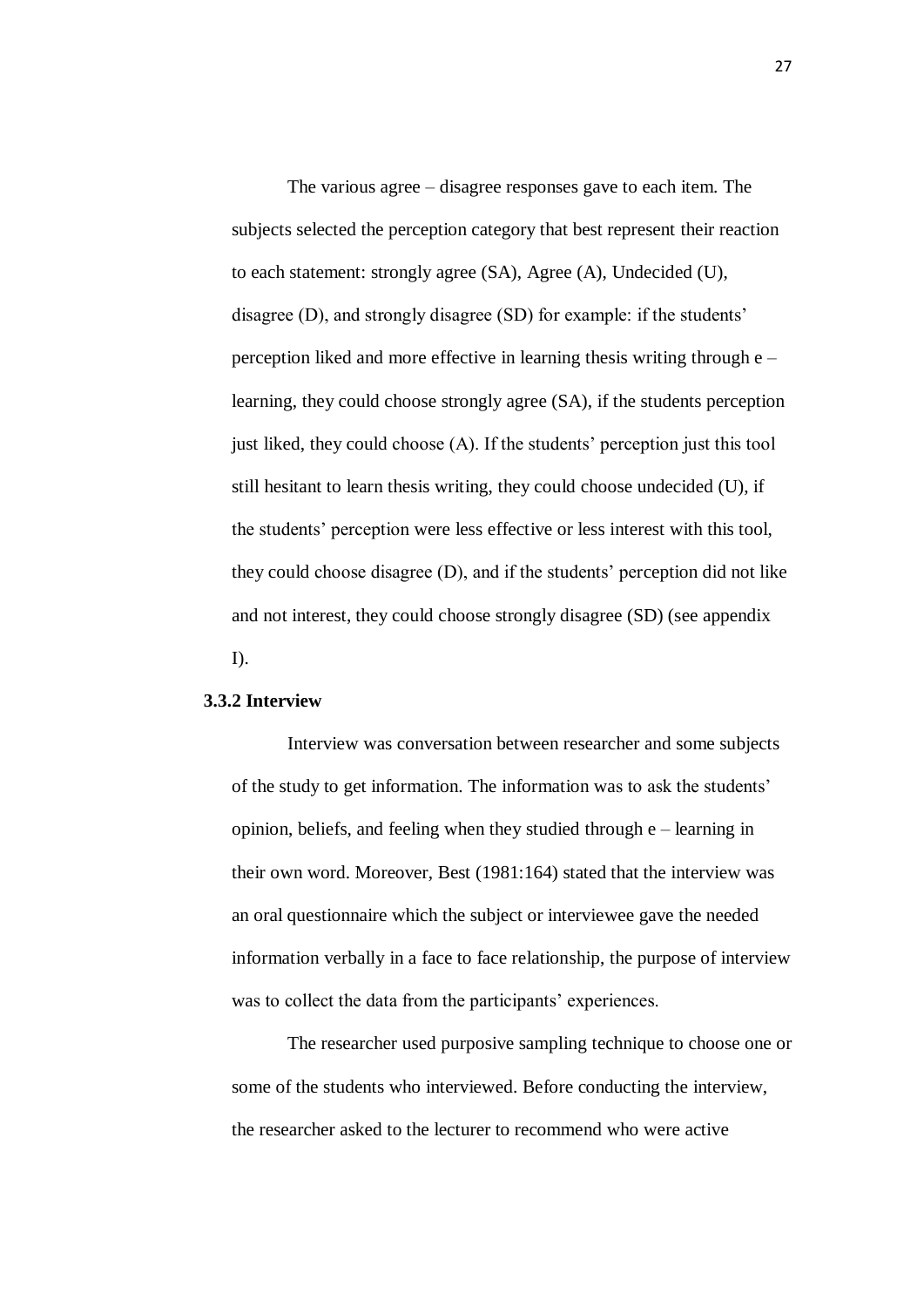students in e – learning activity. Then, researcher used snowball sampling, the researcher chose one subject who was interviewed and asked several questions, then the researcher asked who the next recommended friends that were interviewed. From the recommendation of second students, the researcher continued to interview third students with the same technique and so on. Interview stopped if the data had completed.

The result of interview necessary to ensure the result of the questionnaire that had been conducted by researcher. The researcher used semi structured interview. It means that the interviewer focuses on issues of particular importance to the research question. There were seven items of questions, and then the interviewer asked some structured questions then dug one by one deeply and the researcher could develop her question to get information based on the need of the study about students' perception towards e – learning which had been implemented in students' class.

#### **3.4 Data Analysis**

Data Analysis was important step in research in order to conclude the result of the research. The researcher wanted to analyze the data from quantitative and qualitative data.

#### 3.4.1 Quantitative Data

The Researcher analyzed the quantitative data from the result of survey questionnaire. According to Azad Isik (2009) there were four steps to analyze the data from questionnaire in the following section: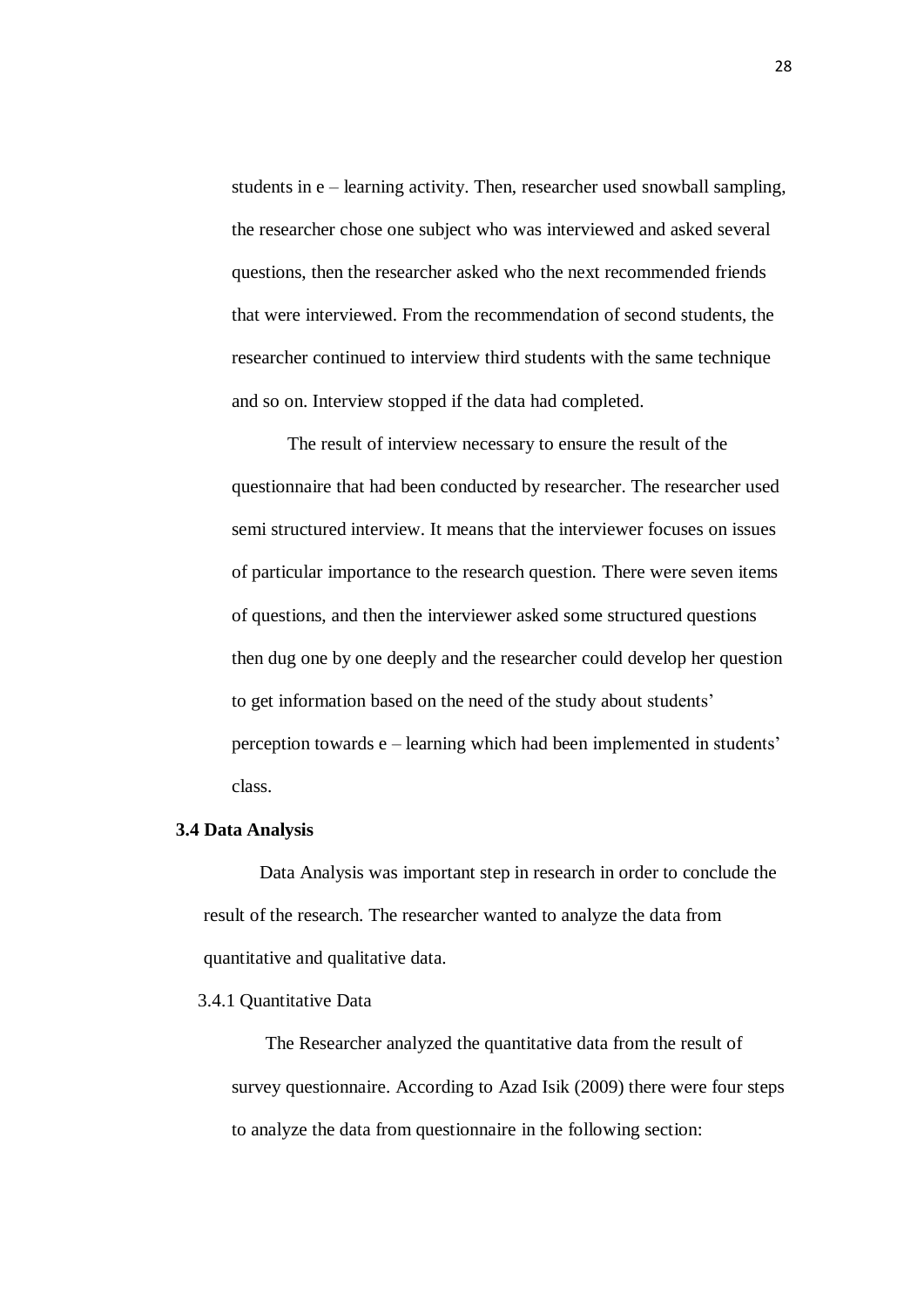# a. Calculating

To know the percentage number of the subject from questionnaire data calculated by using the formula as follows:

$$
P = \frac{F}{N} \times 100\%
$$

Where:  $P =$  Percentage  $F =$  Frequency (the number of the students who fulfilled the Questionnaire).  $N = Total number of respondents.$ (Sudjono inMadaniyah)

The purpose of formula above was to know the percentage of the number students who fulfilled the questionnaire. Beside the formula above, the researcher also used mean formula to know the average of the students' perception. The formulas as follows:

| $Mean =$ | Score |    |  |
|----------|-------|----|--|
|          | Max   | XР |  |
|          |       |    |  |

|    | Where: $Score = Score$ of each students.                    |
|----|-------------------------------------------------------------|
|    | $Max =$ Amount of multiplying total number of item and      |
|    | Maximum score per item.                                     |
| P. | $=$ Percentage of respondents who fulfill the questionnaire |

After the researcher calculated the mean of each respondent, the

researcher made the categories of students' perception based on the table

of range of scale criterion bellow:

| Range of scale (%) | Students' perception |
|--------------------|----------------------|
| 81-100             | Very positive        |
| 61-80              | Positive             |
| $41-60$            | Average              |
| 21-40              | Negative             |
| $0-20$             | Very negative        |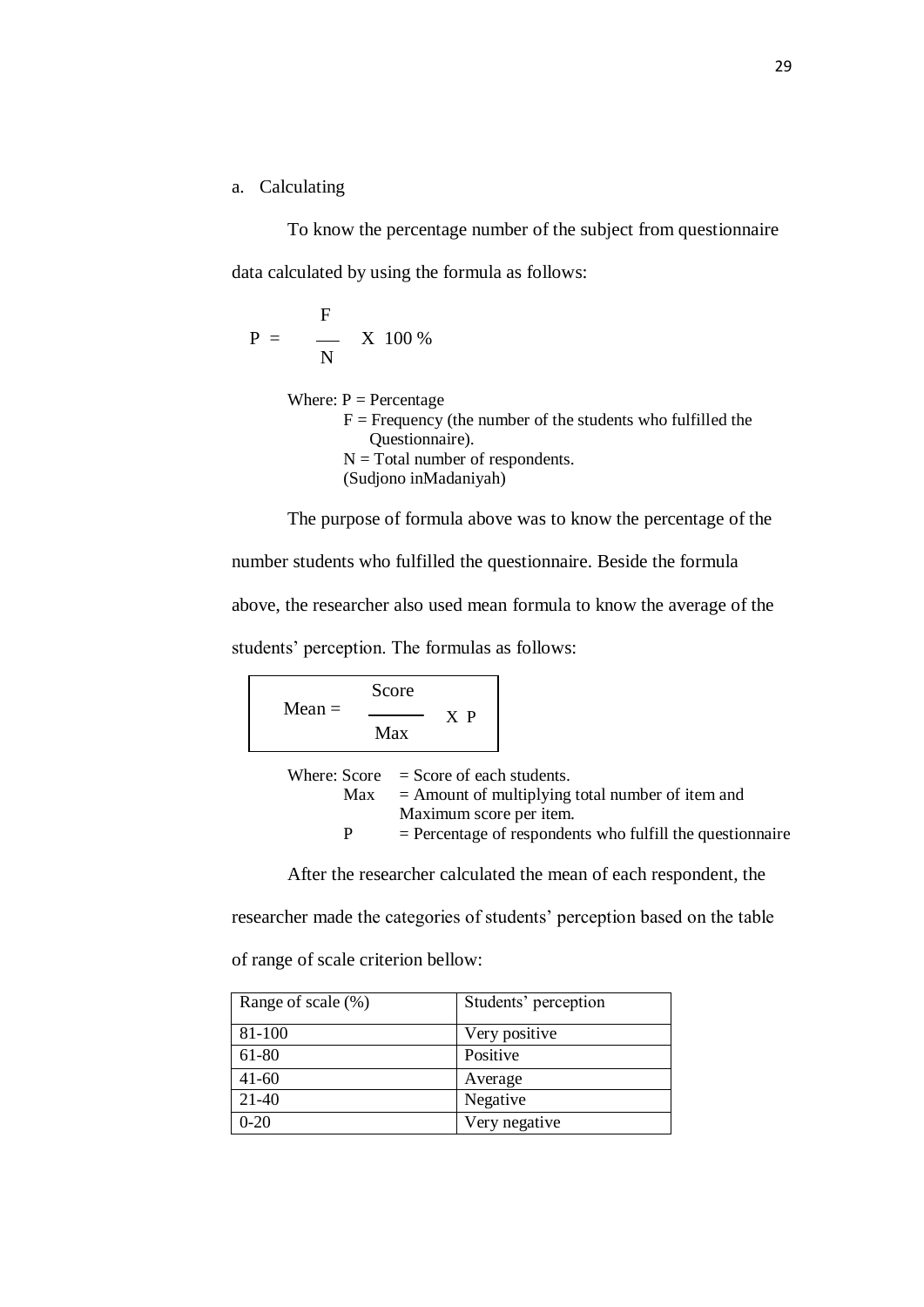## b. Display

After the researcher calculated the percentage of the number respondents who gave participation in questionnaire and calculated the result of questionnaire who had been fulfilled by respondents, then the researcher created the result of calculating in table and chart. The purpose of display was to cultivate the data easily that was done by researcher.

#### c. Conclusion Drawing

The researcher made conclusion of questionnaire result from averages of students' perception from the subject were made on the chart and then the researcher could conclude the students' perception from percentage of each criterion in that chart.

#### 3.4.2 Qualitative Data

The Researcher analyzed the qualitative data from the result of interview. According to Azad Isik (2009) there were four steps to analyze the data from interviewing in the following section:

a. Coding

The researcher interviewed respondents and dug one by one the questions which had been provided by researcher before and then recorded all the result of interview in audio records were scripted carefully and transferred in narrative form using Microsoft Word for subsequent analysis.